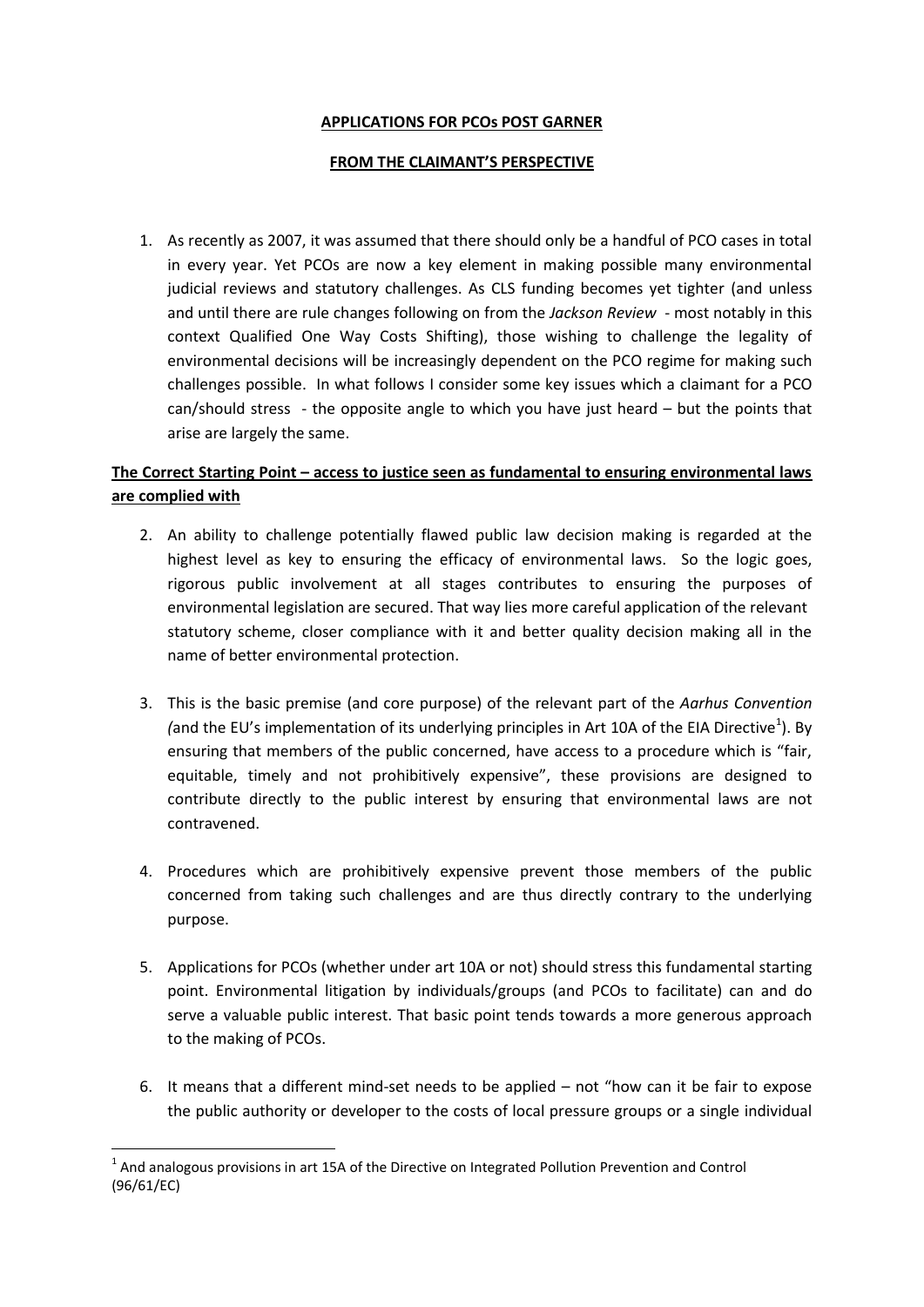bringing environmental litigation?" but "it is necessary to achieve the underlying environment aspirations of the legislation that individuals and groups have the ability to bring (meritorious) claims before the Courts and are not put off by the costs of so doing."

7. So the Courts must, in appropriate cases, secure access to judicial review in a way which members of the public can realistically use.

## **How far does that obligation go? The limits of the approach**

- **8.** The *Aarhus convention* applies the above formulation (including "prohibitively expensive") to require access to a court to challenge the substantive or procedural legality of:
	- **a.** A decision to permit an activity or development likely to have a significant effect on the environment – broadly the same categories as in sch 1 and sch 2 of the EIA Regs – now covered by Art 10A; **and**
	- **b.** much more widely, acts or omissions by private parties and public authorities which contravene provisions of its national laws relating to the environment (art  $9(3)$ ) – what I shall term purely domestic law challenges.
- **9.** The 2008 Report of the Working Group on Access to Environment Justice ("the Sullivan Report") advocated changes to the PCO regime to ensure that both of the above limbs were covered - so the "prohibitively expensive" formulation would be applied to both Art 10A cases and purely domestic law challenges. In effect, all environmental challengers would be protected by the "not prohibitively expensive" formulation.
- **10.** That has not yet happened and absent changes to the rules following the *Jackson review*  will not now happen (at least below the Supreme Court): see the acceptance in the Sullivan Update Report (Aug 2010) that the *Garner* type approach will **not** apply in purely domestic law challenges.
- **11.** In such cases the *Cornerhouse* principles continue to apply as explained in *R(Morgan) v. Hinton Organics [2009] EWCA Civ 107* at [47]*.*
- **12.** There are thus two effectively separate PCO regimes:
	- **a.** the first for cases within art 10A which will follow the *Garner* approach; and
	- **b.** the second for all other environmental cases where the *Cornerhouse* approach continues to apply.

# *Making the most of the Cornerhouse Principles in purely domestic law environmental challenges*

- 13. Thus, claimants in such cases have to demonstrate:
	- a. issue of general public importance;
	- b. public interest requires those issues to be resolved;
	- c. no private interest;
	- d. having regard to the financial resources of the applicant and the respondent and to the amount of costs involved it is fair and just to make a PCO;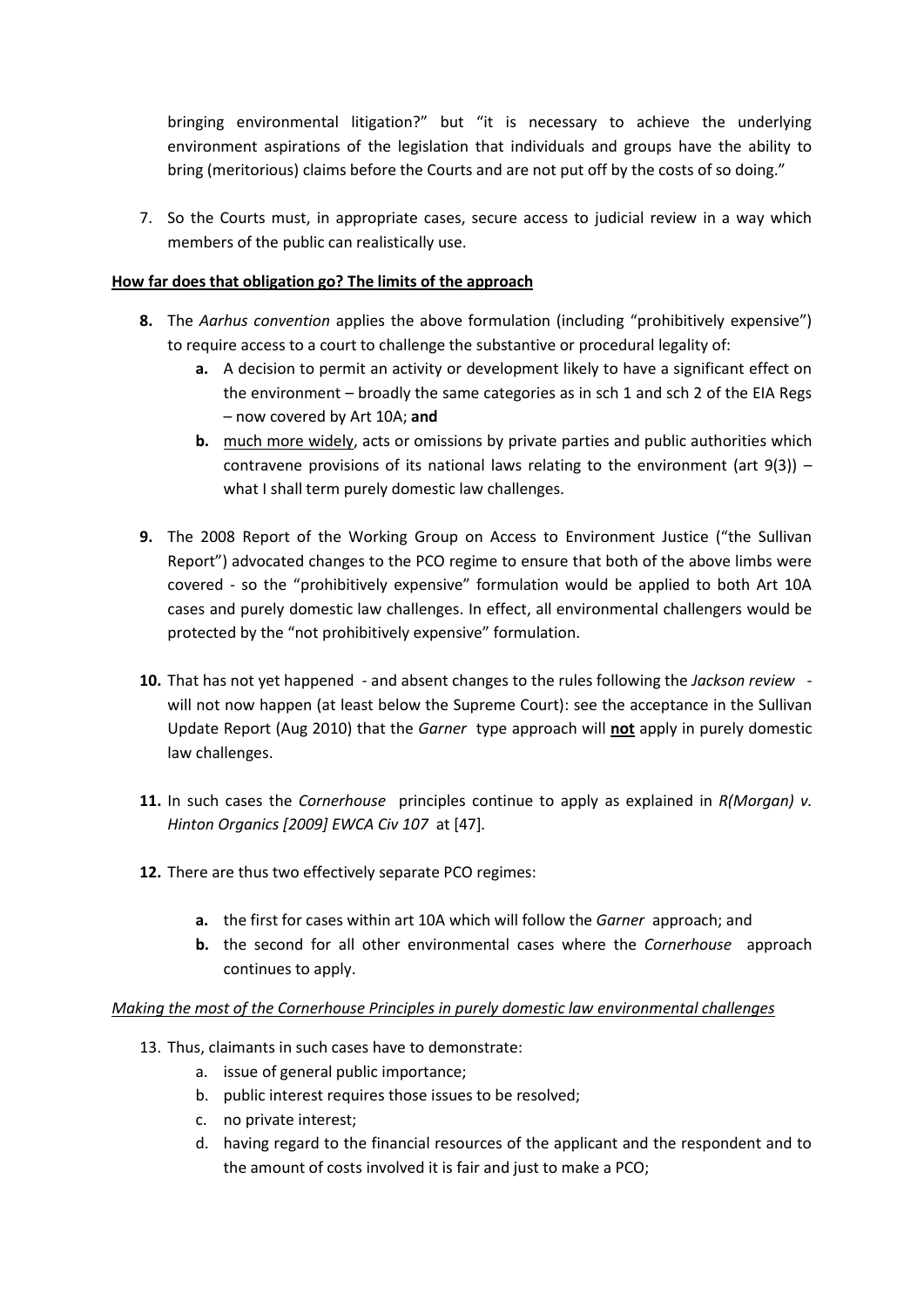- e. absent a PCO, applicant will probably discontinue the proceedings; and
- f. if a person is being represented pro bono this will enhance the merits of the PCO application.
- 14. However, in *Hinton Organics,* LJ Carnwath left the door, if not open, then slightly ajar, for reliance on art 10A principles and purposes in the exercise of the discretion in non-Art 10A cases.

# *"The principles of the convention are at most a matter to which the court may have regard in exercising its discretion" [47(iii)].*

- 15. Whilst we know that the *Cornerhouse* principles apply it remains well arguable that:
	- a. the underlying purpose of the *Aarhus* convention which I have highlighted above; and
	- b. the compelling logic on the quantum of costs in *Garner*

are relevant to the exercise of the discretion in non-Art 10A cases.

- 16. If the underlying purpose as set out above applies (even if it is not directly effective) then why is that not a highly material factor to take into account in determining whether there is an issue of general public importance and whether the public interest requires that issue to be resolved? Given that purpose, should not the "no private interest" approach be applied in an increasingly relaxed way (as is happening)?
- 17. If £x is "prohibitively expensive" in an Art 10A case, and *Garner* for compelling reasons sets £x at a relatively low level (compared to many earlier PCOs) why is it "fair and just" to make a PCO at a higher level than £x under *Cornerhouse*?
- 18. It remains to be seen how far the underlying rationale in *Garner* crosses over to non-Art 10A cases but on the current state of the case law, claimants can seek to draw parallels between the art 10A approach and that which would be appropriate under domestic rules.

#### **Art 10A Cases – Making the most of Garner**

- 19. To rely directly on the Garner approach it is necessary to:
	- a. Fall within art 10A; and
	- b. To have standing.
- 20. Once those pre-requisites are met, how should a PCO application be framed to best advantage? I first deal briefly with the pre-requisites before giving some hints on how best to use the PCO regime.

#### Claims falling within art 10A

21. Art 10A only applies to "decisions, acts or omissions subject to the public participation provisions of the [EIA directive]". In short that means it will apply to decisions which require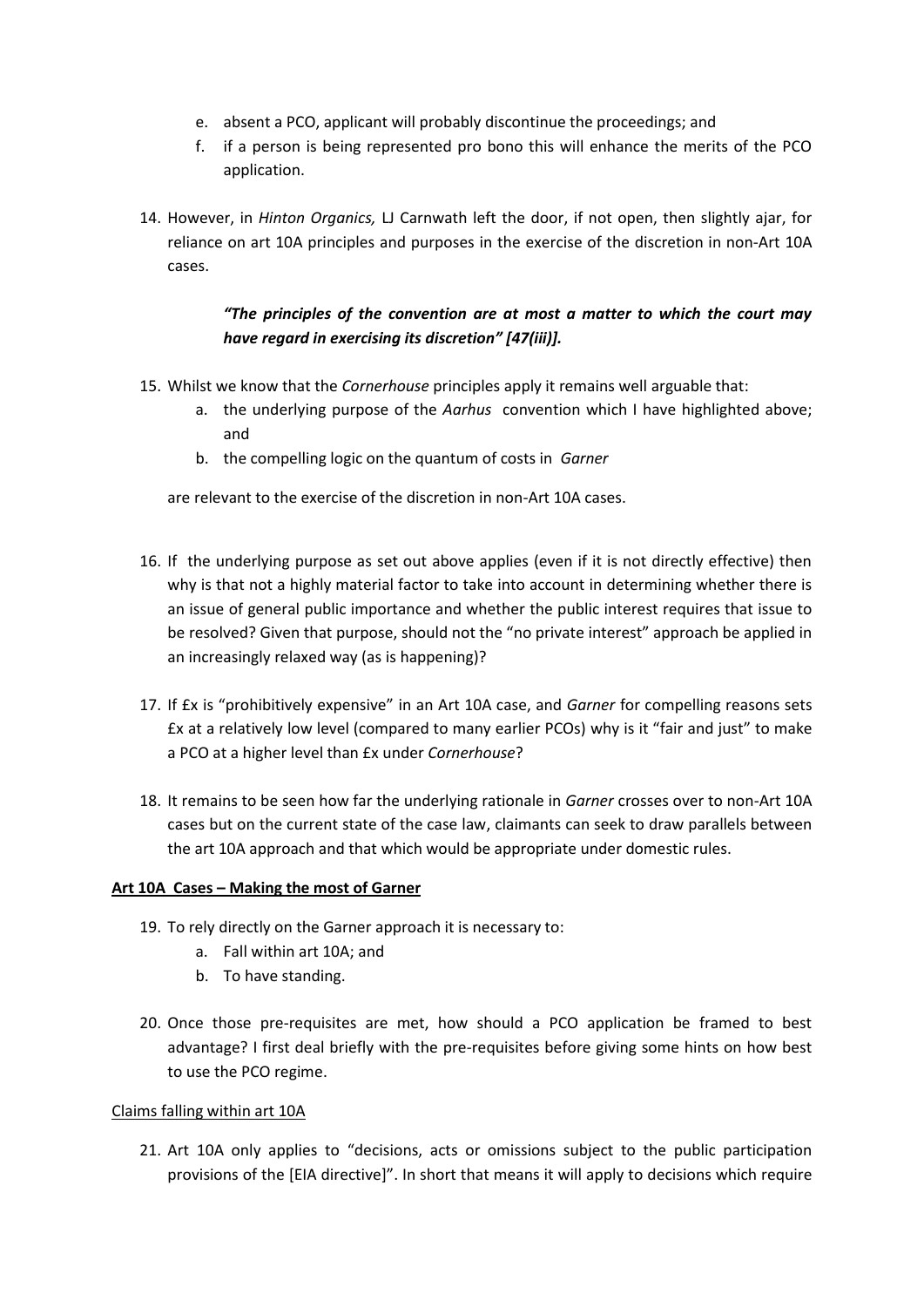environmental impact assessment before they are made. As a result it will cover most major planning permissions and equivalent development consent procedures (and, potentially, matters such as approval of reserved matters for such developments where there is an EIA element).

- 22. The "screening" stage (reg 4 EIA Regs 1999) is not subject to the public participation provisions of the Directive and so may not be within the words of art 10A. *Query* though whether on a purposive construction, a challenge to an unlawful failure to require EIA at the screening stage would trigger Art 10A.
- 23. Whilst the development has to be EIA development in order to trigger Art 10A, the grounds of challenge do not have to be EIA related grounds: see art 10A; *Garner* [5] and *Ashton [*37]– in both cases the grounds of challenge were not limited to EIA grounds.
- 24. So, you have to be within Art 10A to benefit from *Garner* but once you are within art10A your case does not have to be on EIA related grounds.

## **Standing**

- 25. It is not any potential claimant who may benefit from Art 10A. It only applies to members of the public who have a sufficient interest<sup>2</sup>.
- 26. It is for the member states to determine what constitutes a sufficient interest. However:
	- a. the "domestic requirements on standing must conform with article 10A": see *Ashton v. Secretary of State for Communities and Local Government* [2010] EWCA Civ 600 at [39]; and
	- b. the rules must be consistent with the objective of giving the public concerned wide access to justice": *European Communities v. Ireland* (C-427/07 – 16<sup>th</sup> July 2009) at [82] (although note the wide margin of appreciation given to the state in that case).
- 27. The approach of the English courts to "standing" is regarded as generous and it is unlikely that that approach will fall foul of EU law. I cannot think of any situation where a person would not have standing under UK law but for whom Art 10A would give them standing<sup>3</sup>.

**<sup>.</sup>**  $2$  A person who does not have sufficient interest in EU law terms, will probably not have standing in domestic law either and, even if they do, will not be covered by art 10A and will not, thereby, be entitled to the *Garner*  approach on a PCO.It is therefore essential for consideration to be given at the outset as to whether the prospective claimant has sufficient standing from a domestic and an EU perspective

 $3$  However, by way of aside, for potential claimants under s.288, it is essential that careful consideration is given to the *Ashton* judgement. In that case, a member of a pressure group who took part in some meetings of that pressure group and who lived relatively close to the development but who played no role in the inquiry process did not have standing to bring a s.288 challenge. This case highlights the potential danger of a pressure group finding and nominating one of their number (without substantial assets) to lead proceedings – that individual has to satisfy the requirements for standing in their own right.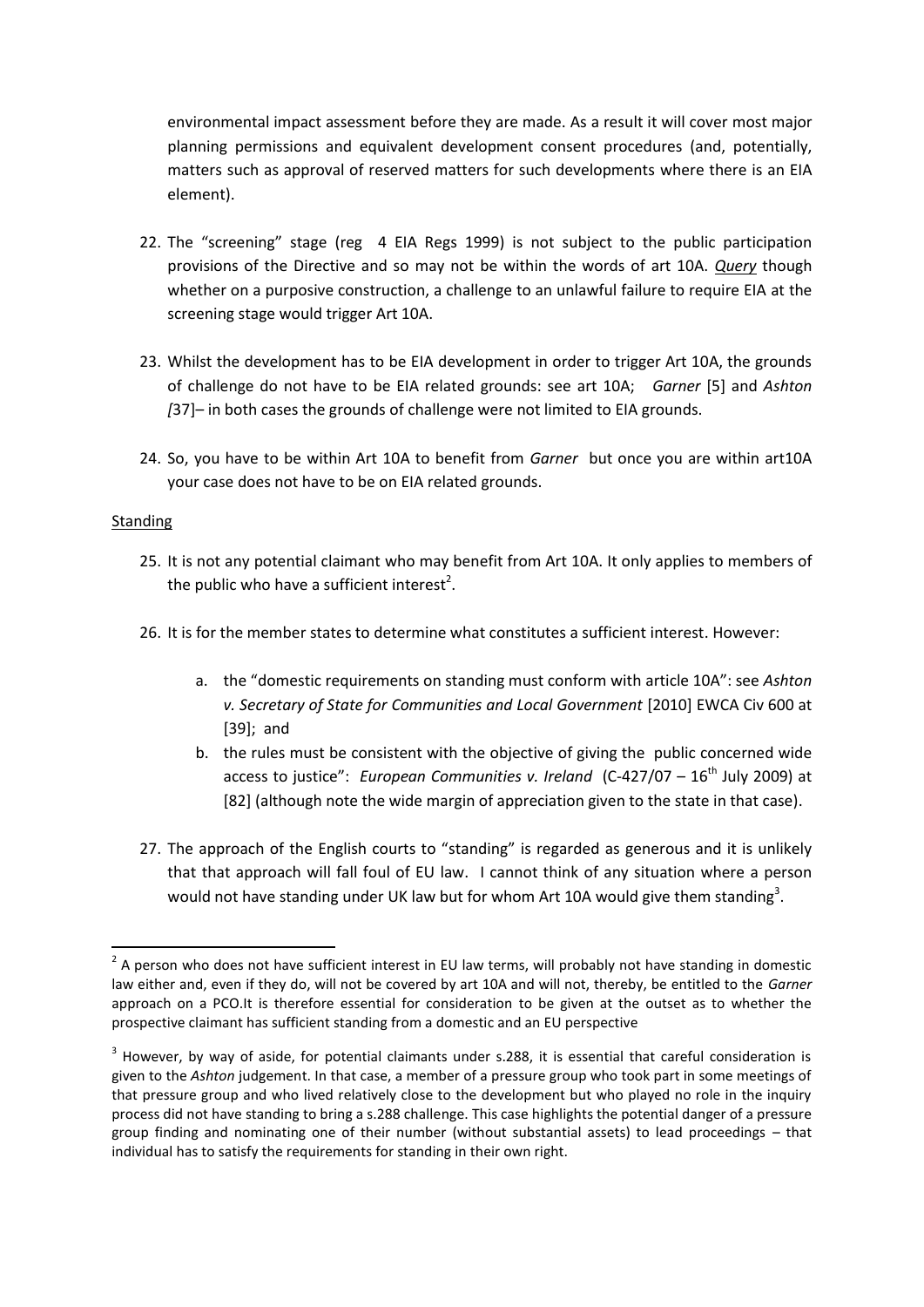28. Art 10A does however provide a potentially valuable deeming provision which may assist those wishing to challenge decisions in which they were not actively involved.

## *Non-Government Organisations – deemed standing*

- 29. "Non-governmental organisations promoting environmental protection and meeting any requirements under national law" are deemed to have sufficient interest. That is a statutory construct – they are given "sufficient interest" whether or not they qualify under the domestic law approach to standing. This deeming provision is potentially very powerful.
- 30. England and Wales currently do not have any "requirements under national law" which limit the nature of non-governmental organisations which can apply for JR. In any event, such "requirements under national law" cannot be drafted so widely as to render this deeming provision nurgatory: see Judgment of the ECJ in *Djuragden-Lilla v. Stockholm* C – 263/08  $(15<sup>th</sup>$  October 2009 at  $[40]$  –  $[45]$ . In that case the rules for "requirements under national law" were too strict from an EU law perspective and so could not be relied on to oust the deeming provision. Thus, national legal requirements cannot be drafted so as to undermine the purposes of the directive – namely "wide access to justice".
- 31. It is likely that:
	- a. local pressure groups (even small ones); and
	- b. national charities

which have as their objects "the protection of nature and the environment" [45] will be deemed to have sufficient standing to bring challenges under Art 10A even if they do not have the requisite "standing" for the purposes of challenge under domestic law.

32. It is, thus, not impossible to conceive of circumstances in which, in the absence of a claimant with standing, a local "NGO" which has environmental protection objectives could lead litigation on an environmental decision in respect of which it has previously been silent – relying on this deeming provision and through it securing a PCO. This is as yet an untried or untested approach (and the deeming was not relied on in *Coedbach*) but there is no obvious reason why in a *Coedbach* look alike case in the future, reliance could not be placed on the deeming provision.

#### *Making the most of Garner*

33. Once one is within art 10A and has standing, the question is how best to present a case for a PCO or otherwise best secure costs protection.

#### *LSC Funding*

34. The ideal position is, of course, where a claimant entitled to LSC funding has taken an active part in proceedings and meets the merits test. In such cases no PCO is required: costs protection arises automatically upon award of LSC funding. But: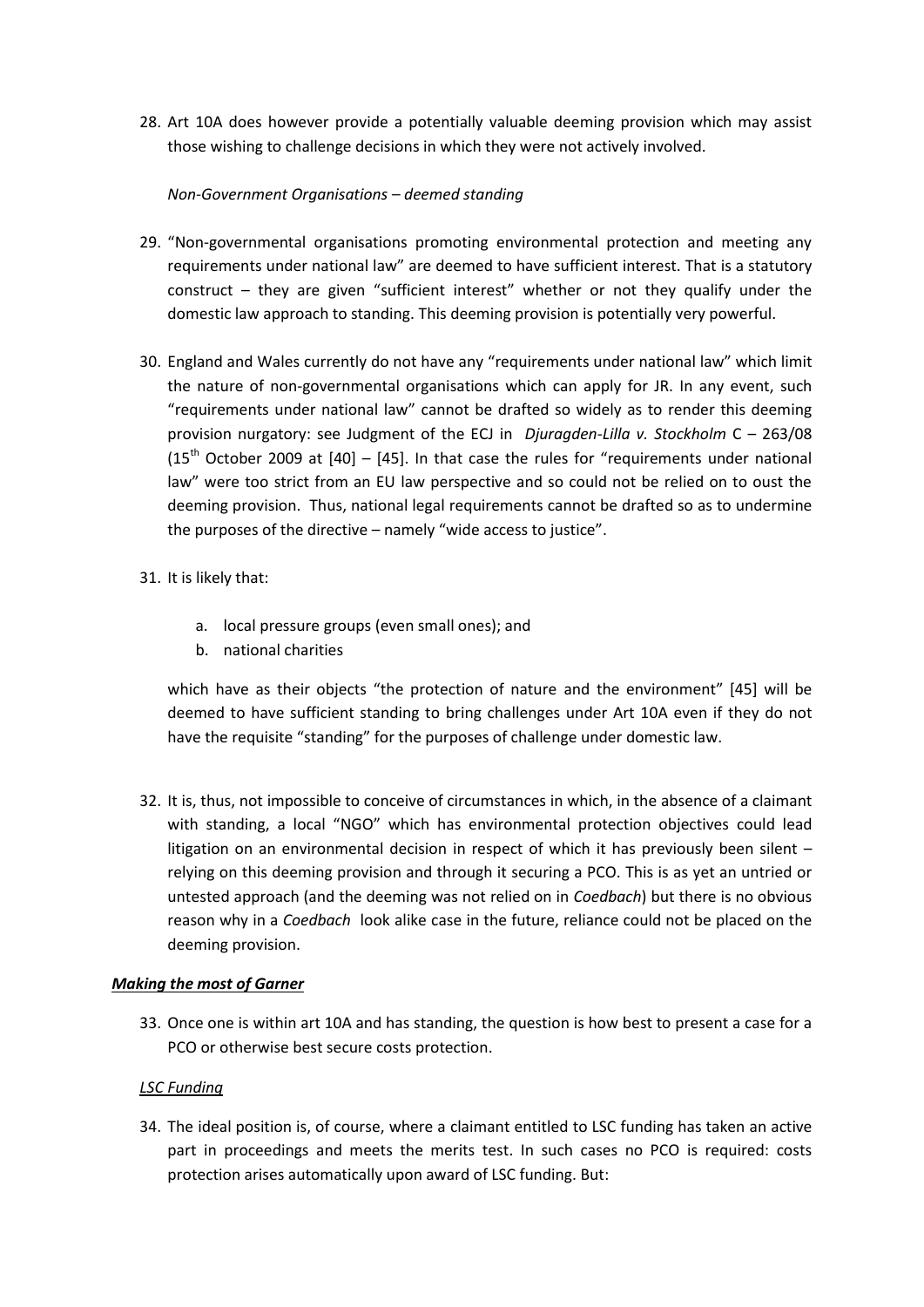- a. Such funding is difficult to obtain in public interest cases (and will become yet more difficult in the future);
- b. The LSC will require contributions from alternative sources of funding from members of the community who will benefit from the outcome of the case (see appendix 2 to the 2008 Sullivan Report); and
- c. *Ashton* shows the limits to which picking a claimant who will secure LSC funding can work.
- 35. One point is worth noting from the LSC funded claimant. Given that if there was an LSC funded claimant, the local authority or developer would have no recourse in costs, query whether much (if any) weight can be attached to the regular heard complaint that a PCO *unjustifiably* passes the cost of environmental litigation to public authorities and developers. In a very real sense, one of the key things that PCOs are doing is going some way to filling the gap left by the retreat of LSC funding. In other words, Claimants should not concede and should challenge the basic argument that a PCO is an indulgence at the cost of others – on the contrary it can be said to be a necessary response to the absence of any other means of bringing (meritorious) cases to Court.

## *A private individual*

36. Absent eligibility to LSC funding, the ideal position is an individual of limited means who played an active part on his own account in the decision making processes. Such a person who passes the "permission" threshold can expect a PCO in a relatively limited sum (albeit with a reciprocal costs cap). They would be in a classic *Garner* situation. Such a person could choose to set out their means (although they are not compelled to do so). The advantage of course is that such evidence will tend to favour a PCO in a modest sum especially if the subjective means indicate a lower level of PCO than in *Garner.*

Query – how *Garner* would be applied if the individual was in effect acting on behalf of a large number of individuals or an unincorporated association (see below).

- 37. The main issues for private individuals of limited means will be: (1) the costs risk up to the grant of the PCO; and(2) funding their own case;
- 38. To mitigate the risk in (1), such a person should:
	- a. Set out as fully as possible the grounds of challenge in a PAP including a statement along the lines of "the Claimant expects you to provide full details of the defence to this claim (including any documents relied on) in response to this letter. To the extent that new arguments or information are relied on in a challenge which are not covered in your PAP response, the Claimant will refer to this on the question of costs";
	- b. Raise the need for a PCO in the PAP letter setting out what sum (based on *Garner*) would be appropriate and seeking advance agreement – some local authorities and government departments appear to now be taking a realistic view of what PCO will be imposed by the Courts;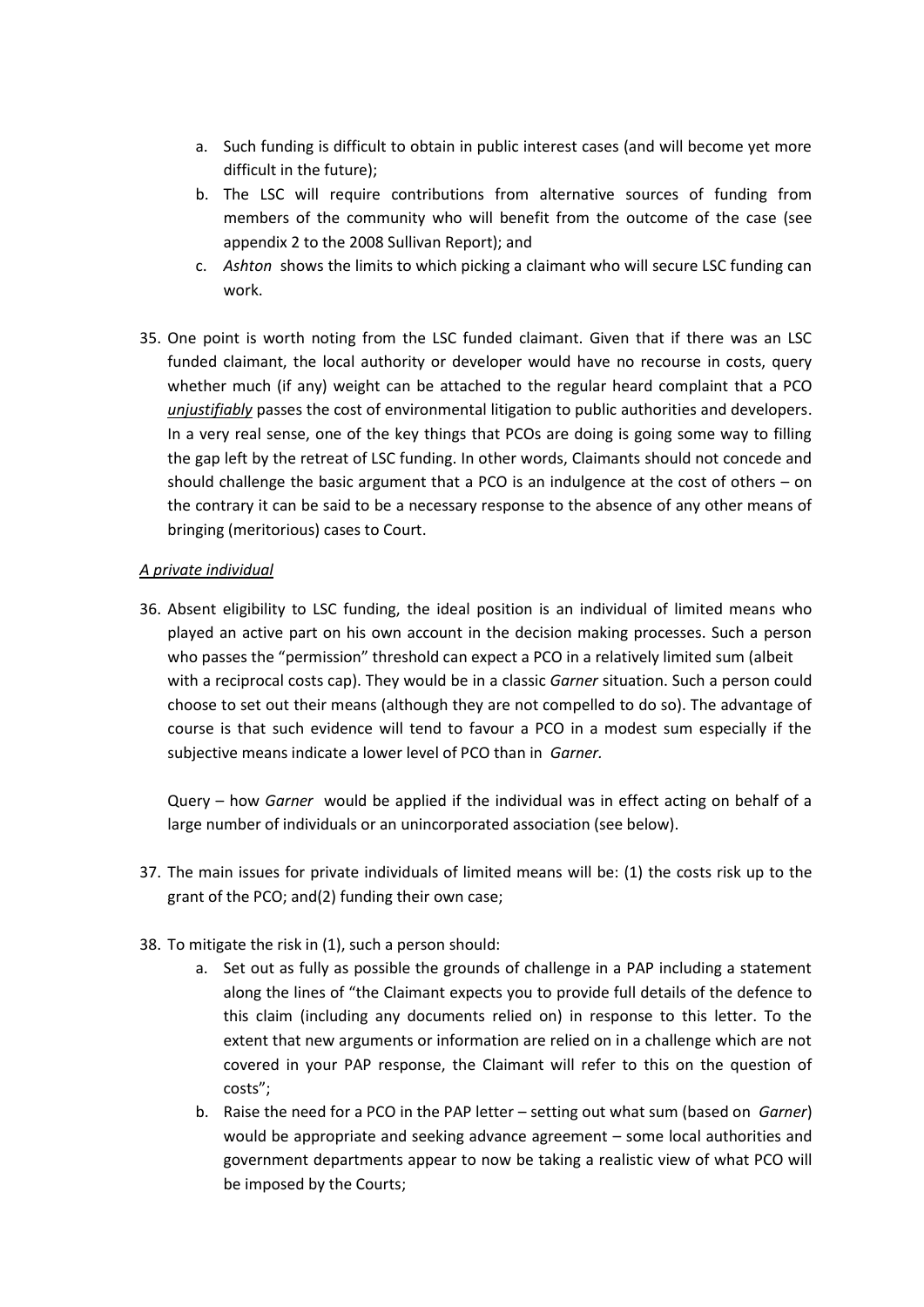- c. At the end of the PAP correspondence, robustly check whether there remains a good case – afterall winning is the best protection against adverse costs orders;
- d. apply for a PCO in the claim form with evidence as to means<sup>4</sup> and as to the implications for the continuation of the claim if a PCO is refused;
- e. state in the claim form that if permission is refused, costs of the acknowledgement of service should be limited to a modest sum relying on e.g. *Mount Cook* and saying what that sum should be – what may appear modest to a court as a generality may be far from modest on the facts of a particular case. The Courts are increasingly alive to the implications of high costs of "acknowledgements of service".
- 39. In respect of the funding of the Claimant's case, my impression to date is that Claimants are (with the exception of the claimants in *Garner)* insufficiently careful in addressing the level of any reciprocal costs cap. The Claimant should proactively (in their application for a PCO) resist an inappropriately low reciprocal costs cap (and suggest and explain the logic for a figure they are offering) on the following basis:
	- a. CFA arrangements are the practical means by which individuals of limited means can bring environmental challenges. For the reasons given by the Sullivan Report and Update Report it is rarely possible for such claims to be initiated and prosecuted *pro bono.* It would be an affront to art 10A to assume that the rights there provided can be vindicated through *pro bono* representation. Evidence to explain what has been done to obtain pro-bono representation could be provided to show that it is not a practical option. Any element of pro-bono input should be highlighted.
	- b. It is necessarily implicit in CFA arrangements, that the litigation will be run by solicitors and counsel just as any other litigation. Environmental litigation is often complex as demonstrated by interested parties costs claims in such cases. If third parties spend £y, how can it be concluded that a claimant can pursue litigation for a fraction of that sum. Setting a reciprocal costs cap at too low a sum will render the art 10A rights nugatory because the Claimant will have to find the means to pay their own team even if successful. It is inconsistent with "wide access" to environmental justice, for a successful claimant to be out of pocket after having justifiably challenged an environmental decision. Similarly, it is not possible for solicitors and counsel to "subsidise" such litigation (give evidence);
	- c. An uplift is an inevitable element of a CFA arrangement. Any reciprocal costs cap needs to take this into account; and
	- d. Consistent with art 10A, any cap has to be set at a level which does not prevent the litigation continuing. The £35,000 in *Garner* may come to be seen as a good benchmark.

# *A wealthy individual*

**.** 

40. Such a claimant will rely on the emphasis on the objective test in *Garner.* In the light of the observations of Sullivan LJ in that case [51-52] such a claimant should resist a "means test in

<sup>4</sup> Whilst on *Garner* subjective assessment of means is not central, in a case where a subjective assessment would strongly favour a low PCO figure, there is nothing to stop "inadequate means" being relied on.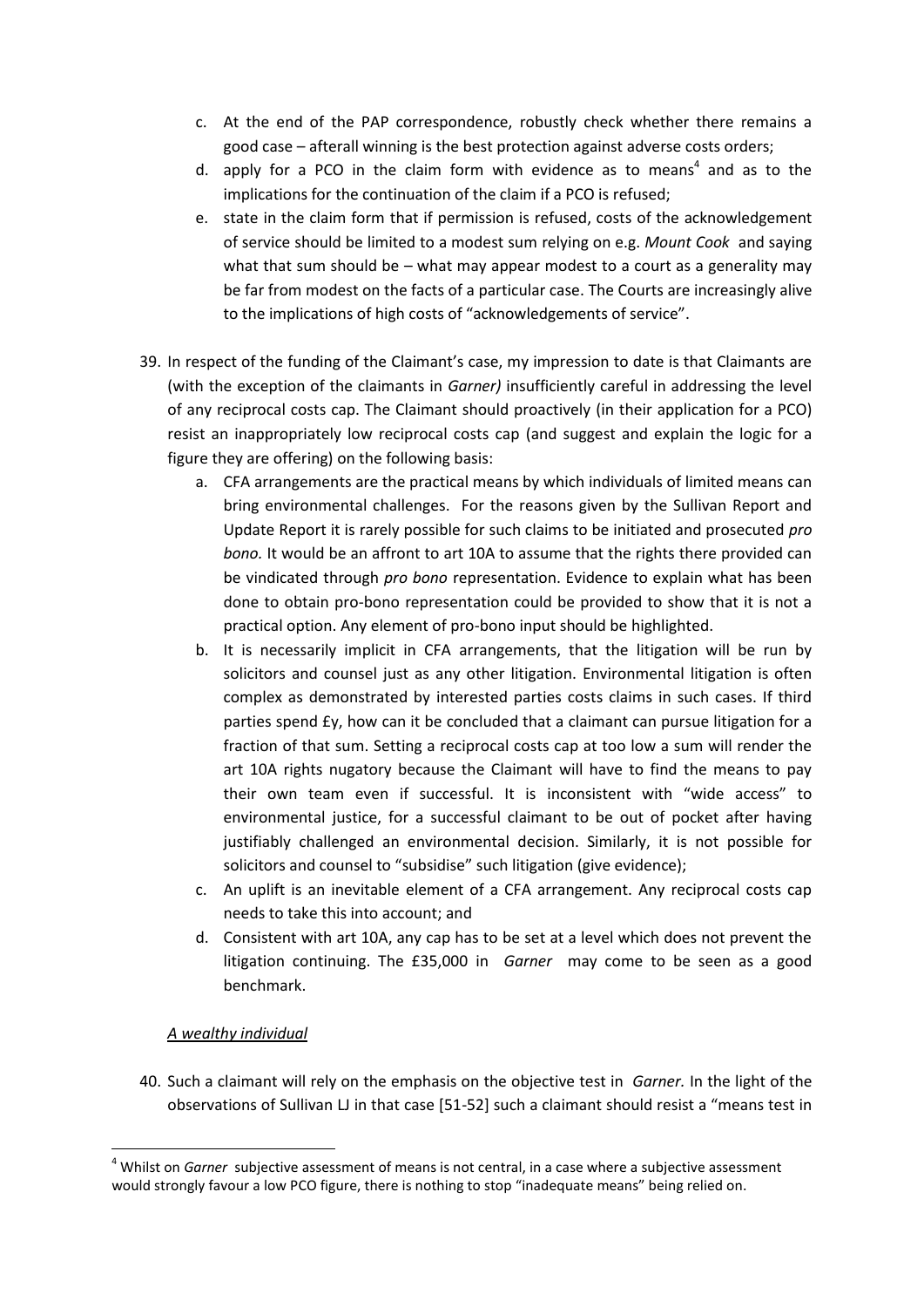a public forum". The upshot though will be a less generous approach on a reciprocal costs cap.

## *A limited company*

- **41.** It is not clear why a limited company would need a PCO. However, similar considerations apply in the context of the security for costs regime. The issue arises in the following way.
- **42.** The Courts have endorsed the practice of some campaigning groups of forming a company to run the campaign and to be the claimant in any JR or statutory challenge. Such companies, even if formed at the last minute before issuing proceedings, have been found to have standing (and the possibility of them being a "member of the public concerned" for the purposes of art 10A was assumed in *Coedbach* [36]).
- **43.** A key and explicit purpose of establishing such companies has been to ensure individuals are protected from full costs exposure and this is a well established route to securing costs protection: *R v. Leicestershire CC ex parte Blackfordby* [2001] Env LR 2 (Richards J).
- 44. The First Defendant will be able to apply for security for costs (it is doubtful whether a second defendant could justify doing so in the light of *Bolton*).
- 45. However, the Courts have traditionally set the security for costs at a level which reflects the likely costs - and not by reference to *art 10A* considerations.
- 46. The Sullivan Reports have stressed the need for any SFC decision in such cases to reflect Art 10A considerations [58]:

*"As far as we are aware the level of security for costs in such cases has been based on conventional costs principles and not by reference to the requirements of Aarhus. We recommend that where a limited company is the claimant in a case to which* **Aarhus applies, judicial consideration is given to the level at which security for costs is set so as to ensure compliance with the requirements of the Convention. Provided this is done, we see no fundamental difficulty with that approach."**

- 47. Whilst this has not yet received judicial endorsement (it was referred to *obiter* in *Coedbach*  [39-40]) it is strongly arguable that the SFC should be set by reference to Art 10A considerations. If the company has standing and it is an Art 10A claim, then the "prohibitively expensive" formulation applies. Given the security for costs jurisdiction, a limited company with an Art 10A compliant SFC order may avoid an reciprocal costs cap.
- 48. This could be a major advantage of pursing a limited company route.
- 49. However, in the light of *Coedbach* (pending appeal) the "prohibitively expensive" test has to be applied for a limited company. It will be far harder to demonstrate that that test is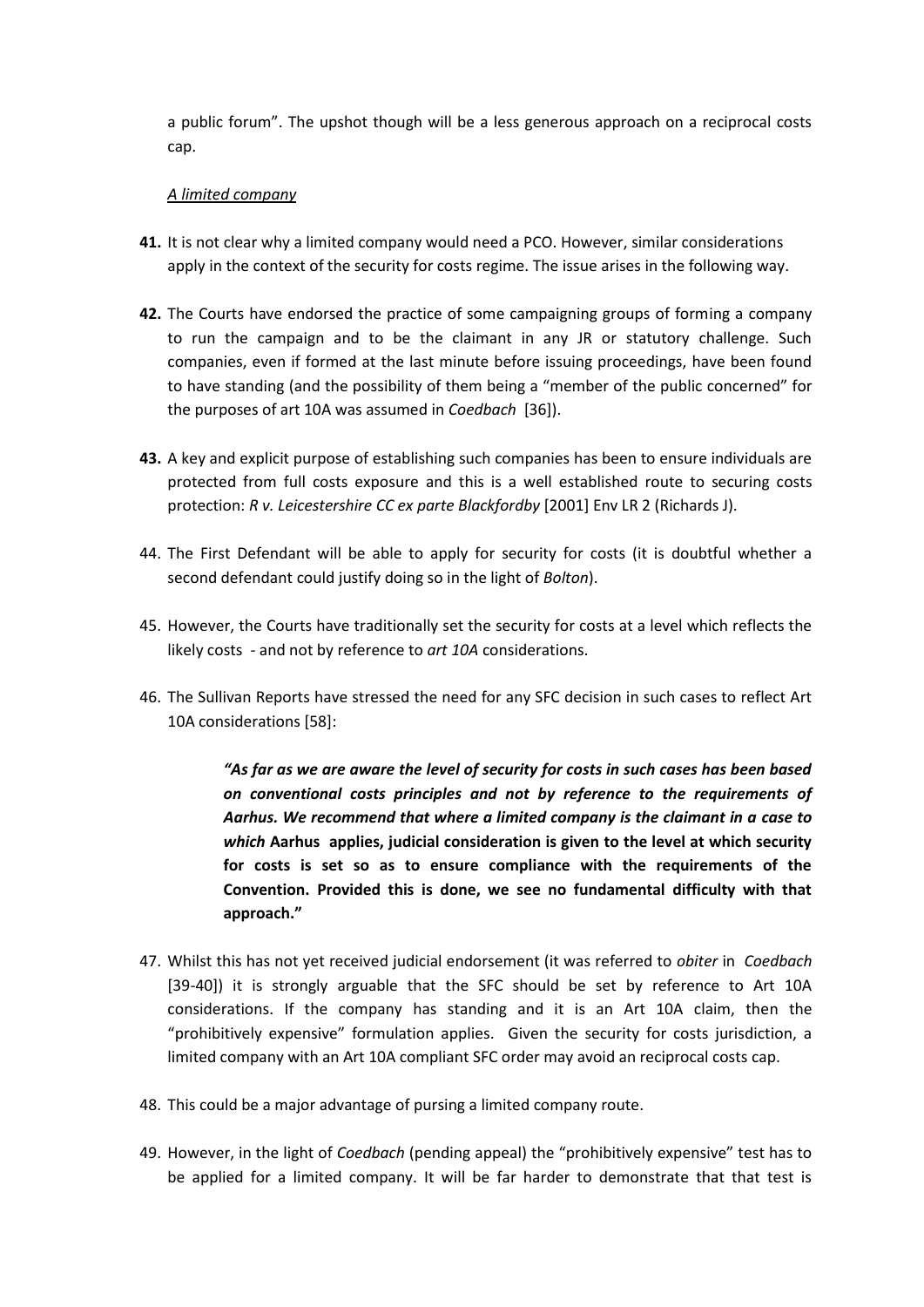breached for a limited company than for an individual and evidence will be required<sup>5</sup>.will require evidence. Further and perhaps more importantly, where the company is in effect the vehicle of a number of individuals, what is "prohibitively expensive" will take into account the fact that each can contribute a *Garner* like sum. In *Coedbach* the Court looked behind the corporate veil at the members of the company and – "there is nothing in the evidence in this case which persuades me that these proceedings are prohibitively expensive for the Claimant [company] or in context perhaps more importantly, the individuals who have an interest in the activities of the claimant". Thus, limited companies applying for a PCO (or more likely resisting security for costs) may have to demonstrate: (1) their lack of means; and (2) the lack of means of those individuals with an interest in the claimant company.

# *Unincorporated Associations*

- 50. This latter point also applies to UAs. The Courts have, on occasion, taken a relatively relaxed approach to UA's issuing proceedings for JR as long as the Defendants are protected in respect of any costs order they might obtain.
- 51. If a UA is accepted as having standing, there does not appear to be any bar in principle to them being able to apply for and secure a PCO but a UA has no legal personality of its own and it is no more than a group of individuals acting under a joint name. Thus in such circumstances, there appears to be much force in Wyn Williams J observation that *Garner*  cannot be applied without some modification. One would have here a large number of individuals each of whom could be expected to make contributions. The total of those contributions would be taken into account in setting the PCO.
- 52. Thus it is at present difficult to see any advantage of a claim being brought by a group rather than by an individual with standing.

#### **Summary**

**.** 

- 53. Thus, Claimants can continue to push on PCOs on the following points:
	- a. highlighting the basic purpose and public interest in environmental litigation as summarised above; to show that PCOs are not a claimants' lawyers' charter but a response to a real public need (including by reference to the LSC point);
	- b. showing the extent to which the underlying logic of the Art 10A cases should impact on the discretion in non Art 10A cases. There is scope for seeking to rely on that logic in seeking PCOs on more generous terms than would otherwise be the case;
	- c. in a case where standing may be an issue, obtaining standing and a PCO for a nongovernment organisation through the deeming provisions;
	- d. explaining in detail why a PCO is required (including any strong subjective financial information) and why a reciprocal costs cap has to be set at a sufficiently high level;

 $5$  To rebut the point made by Wyn Williams J that: "My experience suggests that many limited companies would not regard an overall costs bill in the region of £70,000 as prohibitively expensive in relation to litigation about which they felt strongly."